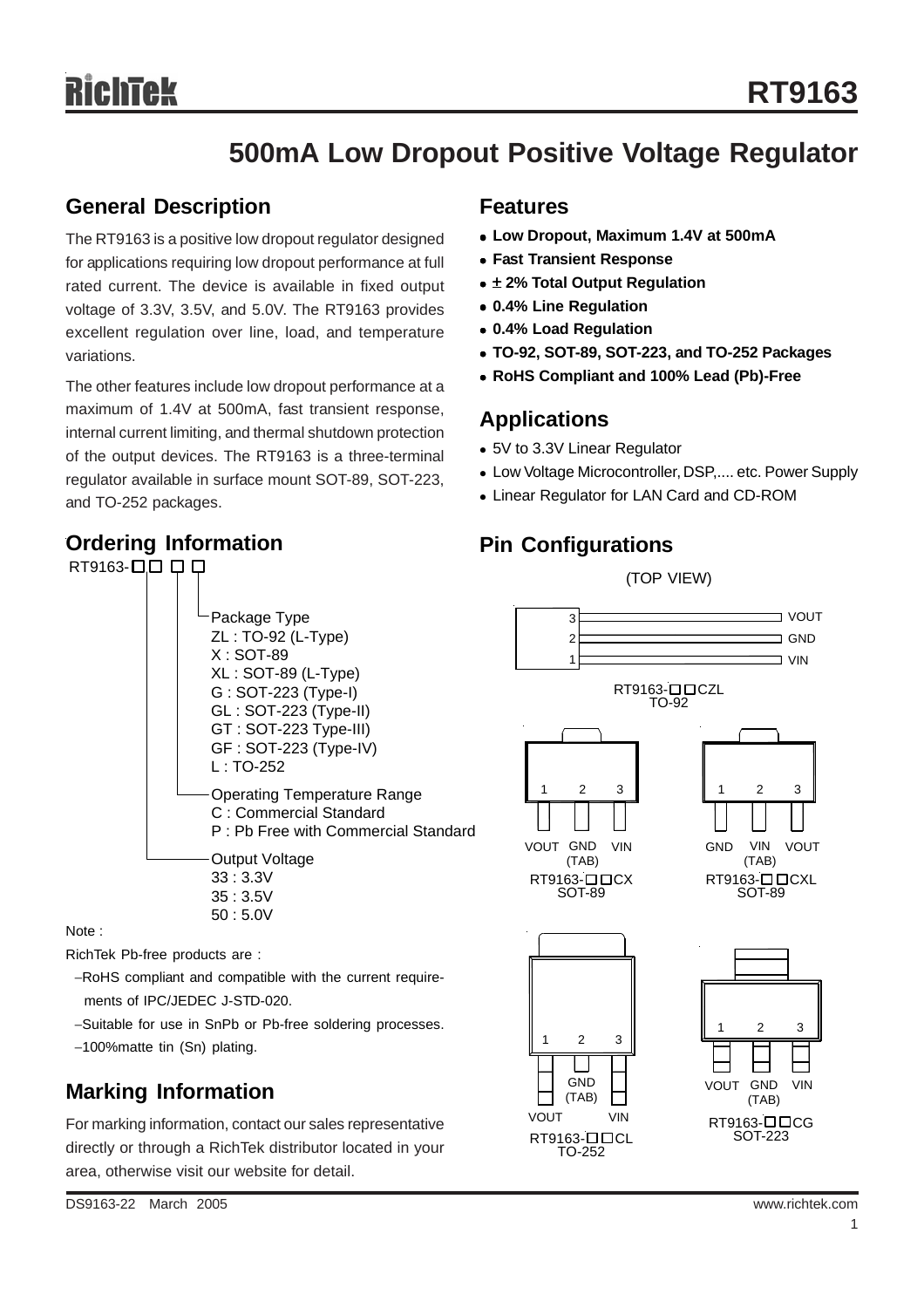# **RT9163**



## **Typical Application Circuit**



### **Function Block Diagram**



## **Functional Pin Description**

| <b>Pin Name</b> | <b>Pin Function</b>   |
|-----------------|-----------------------|
| <b>VOUT</b>     | <b>Output Voltage</b> |
| GND             | Ground                |
| /IN             | Power Input           |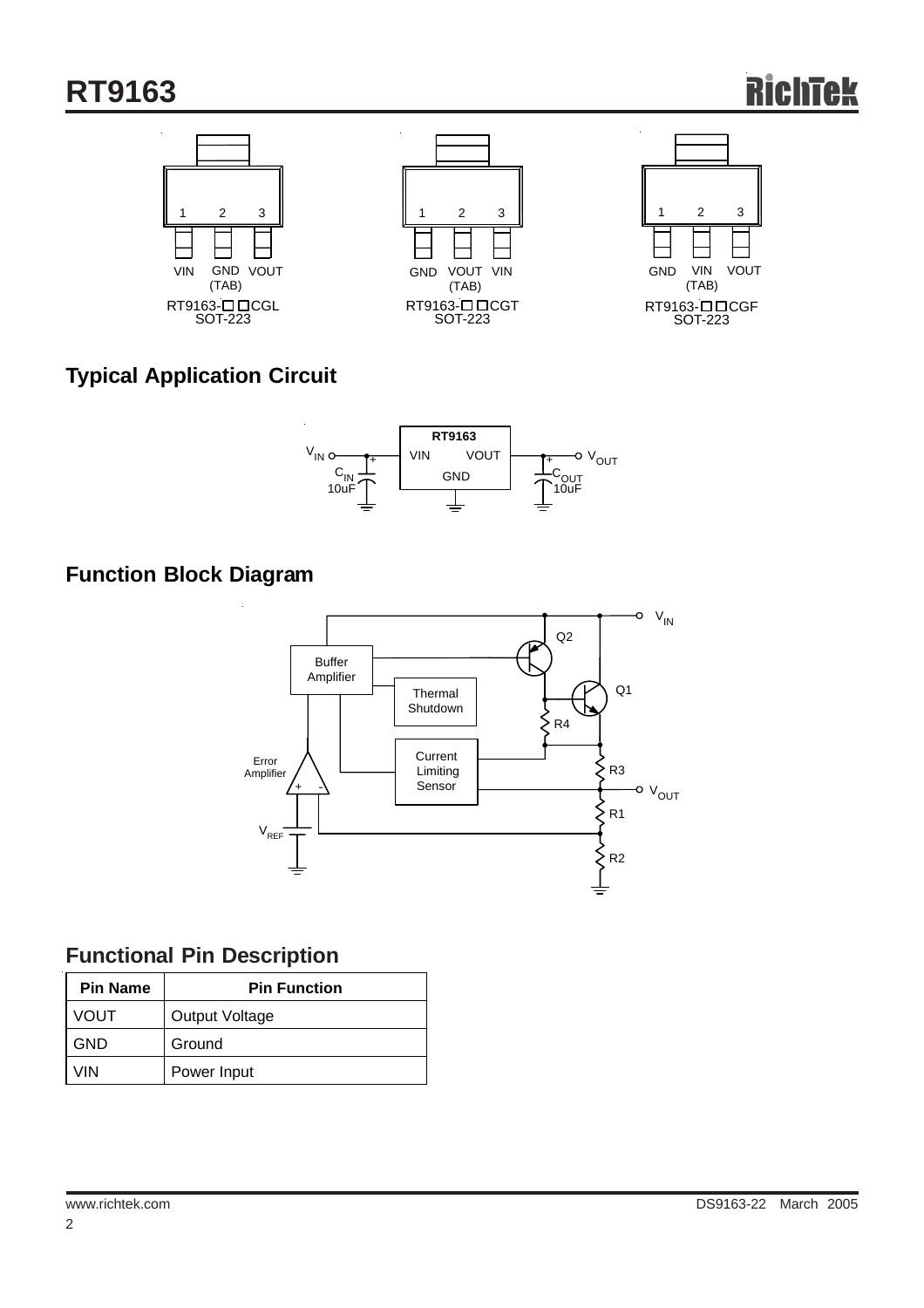## **Absolute Maximum Ratings**

| • Power Dissipation, $P_D @ T_A = 25^{\circ}C$ |  |
|------------------------------------------------|--|
|                                                |  |
|                                                |  |
|                                                |  |
|                                                |  |
| • Package Thermal Resistance (Note 4)          |  |
|                                                |  |
|                                                |  |
|                                                |  |
|                                                |  |
|                                                |  |
|                                                |  |
|                                                |  |
|                                                |  |
|                                                |  |
|                                                |  |

### **Electrical Characteristics**

( $V_{IN}$  = 5V, T<sub>A</sub> = 25°C, unless otherwise specified)

| <b>Parameter</b>                    |                        | Symbol                   | <b>Test Conditions</b>       | Min   | <b>Typ</b> | Max   | <b>Units</b>       |
|-------------------------------------|------------------------|--------------------------|------------------------------|-------|------------|-------|--------------------|
|                                     | RT9163-33              | <b>VOUT</b>              |                              | 3.235 | 3.300      | 3.365 | V                  |
| Output Voltage<br>(Note 1)          | RT9163-35              |                          |                              | 3.430 | 3.500      | 3.570 |                    |
|                                     | RT9163-50              |                          | $V_{IN} = 7V$                | 4.900 | 5.000      | 5.100 |                    |
| Line Regulation                     | RT9163-33<br>RT9163-35 | $\Delta V$ LINE          | $V_{IN} = 5V - 15V$          | $- -$ | 0.1        | 0.4   | $\%$               |
| (Note 1)                            | RT9163-50              |                          | $V_{IN} = 7V \sim 15V$       | $- -$ | 0.1        | 0.4   |                    |
| Load Regulation<br>(Note 1)         |                        | $\Delta V_{\text{LOAD}}$ | $I_1 = 0 \sim 500 \text{mA}$ | --    | 0.2        | 0.4   | %                  |
| Dropout Voltage<br>(Note 2)         |                        | V <sub>DROP</sub>        | $\Delta V_{OUT} = 1\%$       | $- -$ | 1.3        | 1.4   | V                  |
| <b>Current Limit</b>                |                        | <b>ILIM</b>              | Load = $1\Omega$             | 550   | --         | $- -$ | mA                 |
| <b>Quiescent Current</b>            |                        | lQ                       |                              |       | 4.5        | 8     | mA                 |
| <b>Temperature Coefficient</b>      |                        | $T_{\rm C}$              |                              | $- -$ | 0.005      | --    | %/°C               |
| <b>Temperature Stability</b>        |                        | $T_S$                    |                              |       | 0.5        | $- -$ | %                  |
| <b>RMS Output Noise</b><br>(Note 3) |                        |                          |                              |       | 0.003      |       | %/V <sub>OUT</sub> |

**Note 1.** Low duty cycle pulse tested with Kelvin connections.

Note 2. The dropout voltage is defined as V<sub>IN</sub> -V<sub>OUT</sub>, which is measured when V<sub>OUT</sub> is V<sub>OUT(NORMAL)</sub> – 100mV.

**Note 3.** Bandwidth of 10 Hz to 10 kHz.

**Note 4.**  $\theta_{JA}$  is measured in the natural convection at  $T_A = 25^\circ \text{C}$  on a low effective thermal conductivity test board of JEDEC 51-3 thermal measurement standard. The case point of  $\theta_{JC}$  is on the center of the exposed pad.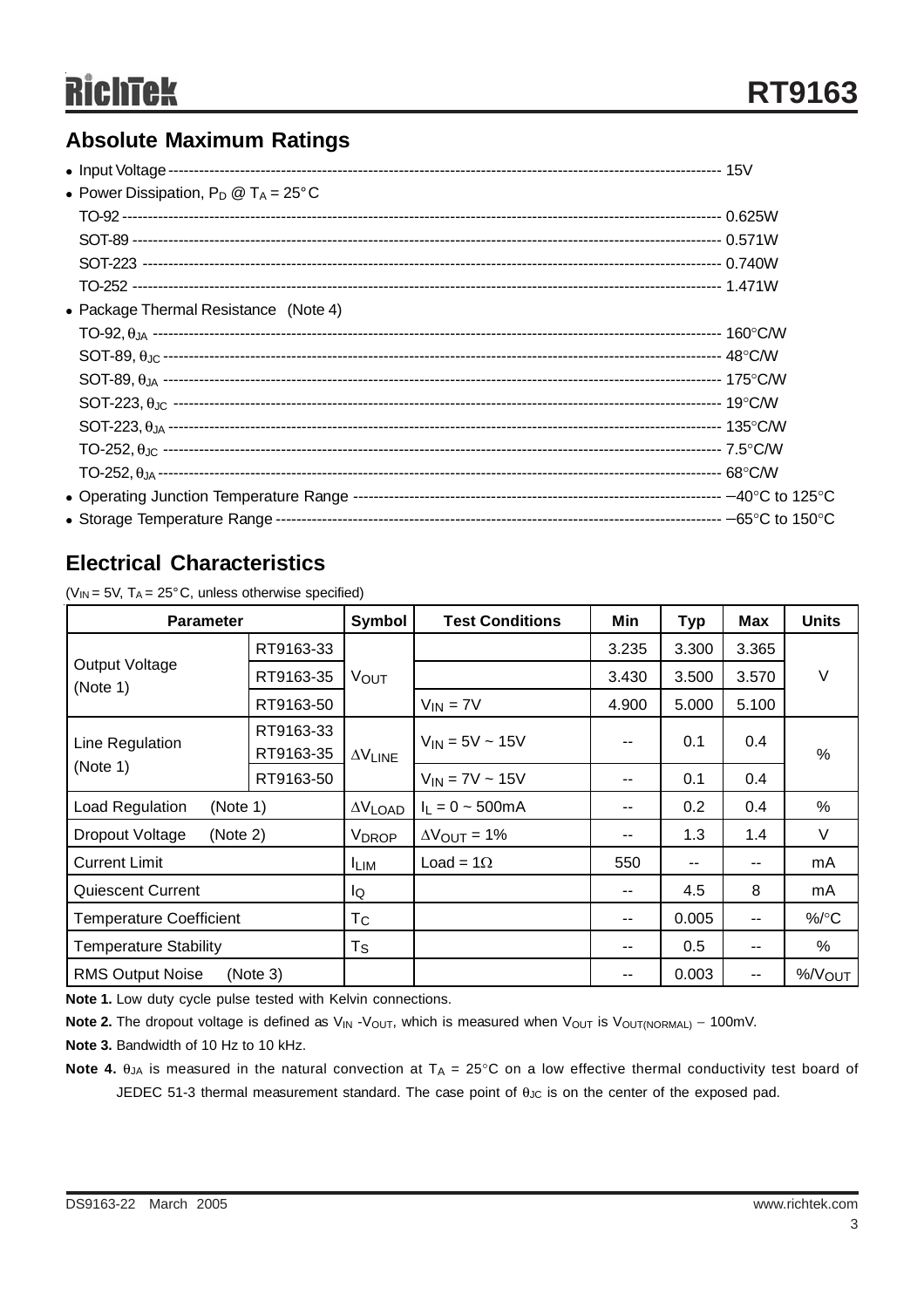## **Outline Dimension**



| Symbol         | <b>Dimensions In Millimeters</b> |            | <b>Dimensions In Inches</b> |       |  |
|----------------|----------------------------------|------------|-----------------------------|-------|--|
|                | Min                              | <b>Max</b> | Min                         | Max   |  |
| A              | 3.175                            | 4.191      | 0.125                       | 0.165 |  |
| A <sub>1</sub> | 1.143                            | 1.372      | 0.045                       | 0.054 |  |
| b              | 0.406                            | 0.533      | 0.016                       | 0.021 |  |
| C              | 0.406                            | 0.533      | 0.016                       | 0.021 |  |
| D              | 4.445                            | 5.207      | 0.175                       | 0.205 |  |
| D <sub>1</sub> | 3.429                            | 5.029      | 0.135                       | 0.198 |  |
| Е              | 4.318                            | 5.334      | 0.170                       | 0.210 |  |
| e              | 1.143                            | 1.397      | 0.045                       | 0.055 |  |
|                | 12.700                           |            | 0.500                       |       |  |

**3-Lead TO-92 Plastic Package**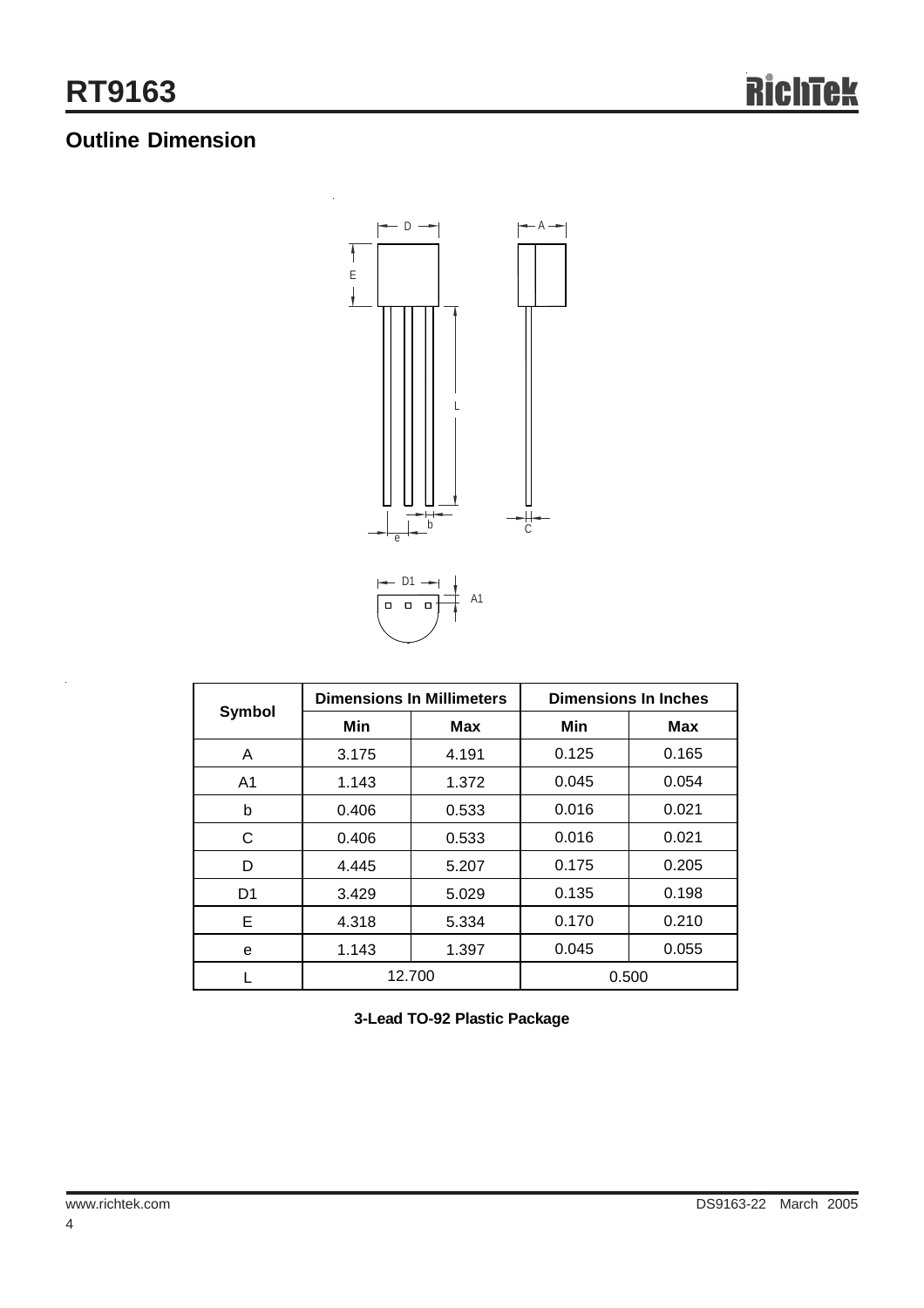

| <b>Symbol</b>  |       | <b>Dimensions In Millimeters</b> | <b>Dimensions In Inches</b> |       |  |
|----------------|-------|----------------------------------|-----------------------------|-------|--|
|                | Min   | Max                              | Min                         | Max   |  |
| A              | 1.397 | 1.600                            | 0.055                       | 0.063 |  |
| b              | 0.356 | 0.483                            | 0.014                       | 0.019 |  |
| B              | 2.388 | 2.591                            | 0.094                       | 0.102 |  |
| b1             | 0.406 | 0.533                            | 0.016                       | 0.021 |  |
| C              | 3.937 | 4.242                            | 0.155                       | 0.167 |  |
| C <sub>1</sub> | 0.787 | 1.194                            | 0.031                       | 0.047 |  |
| D              | 4.394 | 4.597                            | 0.173                       | 0.181 |  |
| D <sub>1</sub> | 1.397 | 1.753                            | 0.055                       | 0.069 |  |
| e              | 1.448 | 1.549                            | 0.057                       | 0.061 |  |
| Н              | 0.356 | 0.432                            | 0.014                       | 0.017 |  |

**3-Lead SOT-89 Surface Mount Package**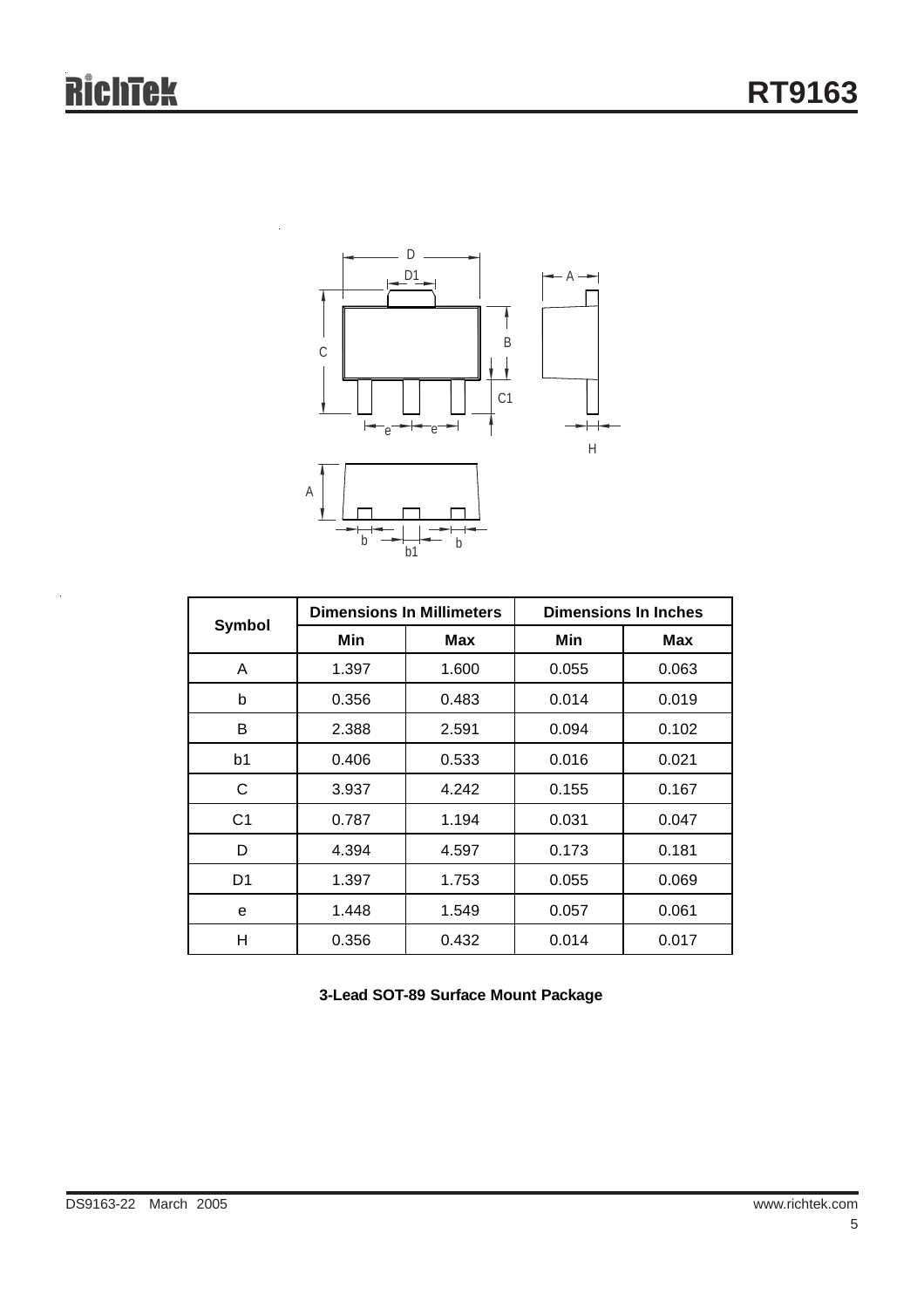



| <b>Symbol</b>  |            | <b>Dimensions In Millimeters</b> | <b>Dimensions In Inches</b> |            |  |
|----------------|------------|----------------------------------|-----------------------------|------------|--|
|                | Min        | <b>Max</b>                       | Min                         | <b>Max</b> |  |
| A              | 2.184      | 2.388                            | 0.086                       | 0.094      |  |
| B              | 0.889      | 2.032                            | 0.035                       | 0.080      |  |
| b              | 0.508      | 0.889                            | 0.020                       | 0.035      |  |
| b <sub>1</sub> |            | 1.016 Ref.                       | $0.040$ Ref.                |            |  |
| b2             | 0.457      | 0.584                            | 0.018                       | 0.023      |  |
| $\mathsf C$    | 0.457      | 0.584                            | 0.018                       | 0.023      |  |
| D              | 6.350      | 6.731                            | 0.250                       | 0.265      |  |
| D <sub>1</sub> | 5.207      | 5.461                            | 0.205                       | 0.215      |  |
| E              | 5.334      | 6.223                            | 0.210                       | 0.245      |  |
| e              | 2.108      | 2.438                            | 0.083                       | 0.096      |  |
| L1             | 9.398      | 10.414                           | 0.370                       | 0.410      |  |
| L2             | 0.508 Ref. |                                  | 0.020 Ref.                  |            |  |
| L <sub>3</sub> | 0.635      | 1.016                            | 0.025                       | 0.040      |  |
| U              | 3.810 Ref. |                                  | 0.150 Ref.                  |            |  |
| V              | 3.048 Ref. |                                  | 0.120 Ref.                  |            |  |
| $\mathsf{R}$   | 0.200      | 0.850                            | 0.008                       | 0.033      |  |
| $\mathsf S$    | 2.500      | 3.400                            | 0.098                       | 0.134      |  |
| Τ              | 0.500      | 0.850                            | 0.020                       | 0.033      |  |

**3-Lead TO-252 Surface Mount Package**